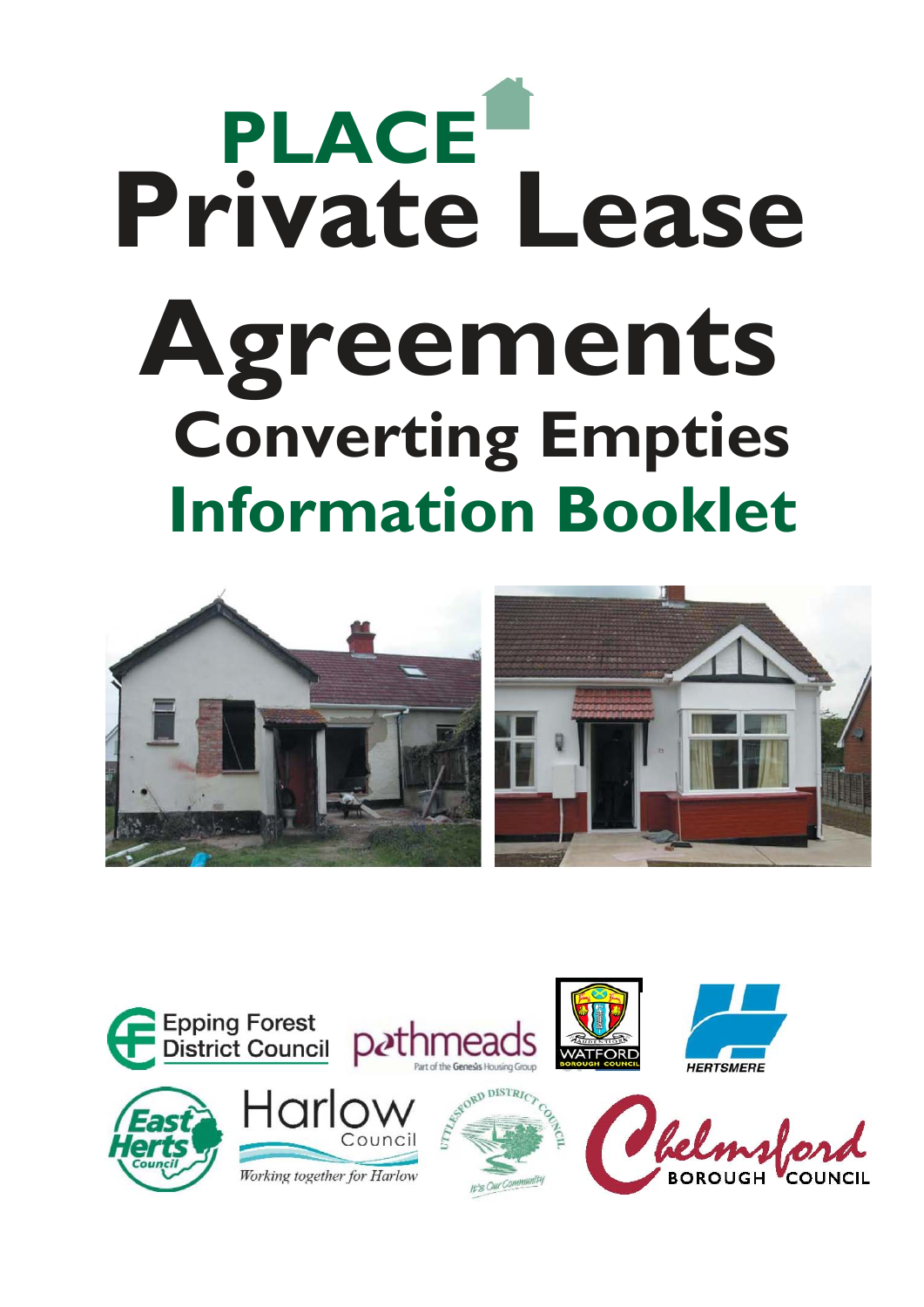# **Contents Page**

- **1. Introduction**
- **2. What is the PLACE scheme?**
- **3. How does the scheme work?**
- **4. Does the grant have to be paid back?**
- **5. Is my property eligible?**
- **6. What happens if my property is not eligible?**

#### **Renovation Works**

- **7. What works are covered under the scheme?**
- **8. My property needs more than £50,000 worth of works…**

**9. What assurances will I have of the quality of the works and materials used?** 

#### **Compulsory Lease**

- **10. How will my property be used during the lease?**
- **11. How will the lease be managed and what input will I have?**
- **12. What happens if the tenants damage my property?**
- **13. Will I have to take on the tenants at the end of the**

**compulsory lease period?** 

#### **Withdrawal from the scheme**

**14. What happens if I need to withdraw my property prior to completion of the works?** 

**15. What happens if I need to withdraw my property prior to termination of the compulsory lease?** 

**16. Can I market my property for sale during the compulsory lease?** 

**17. Where can I get further information?** 

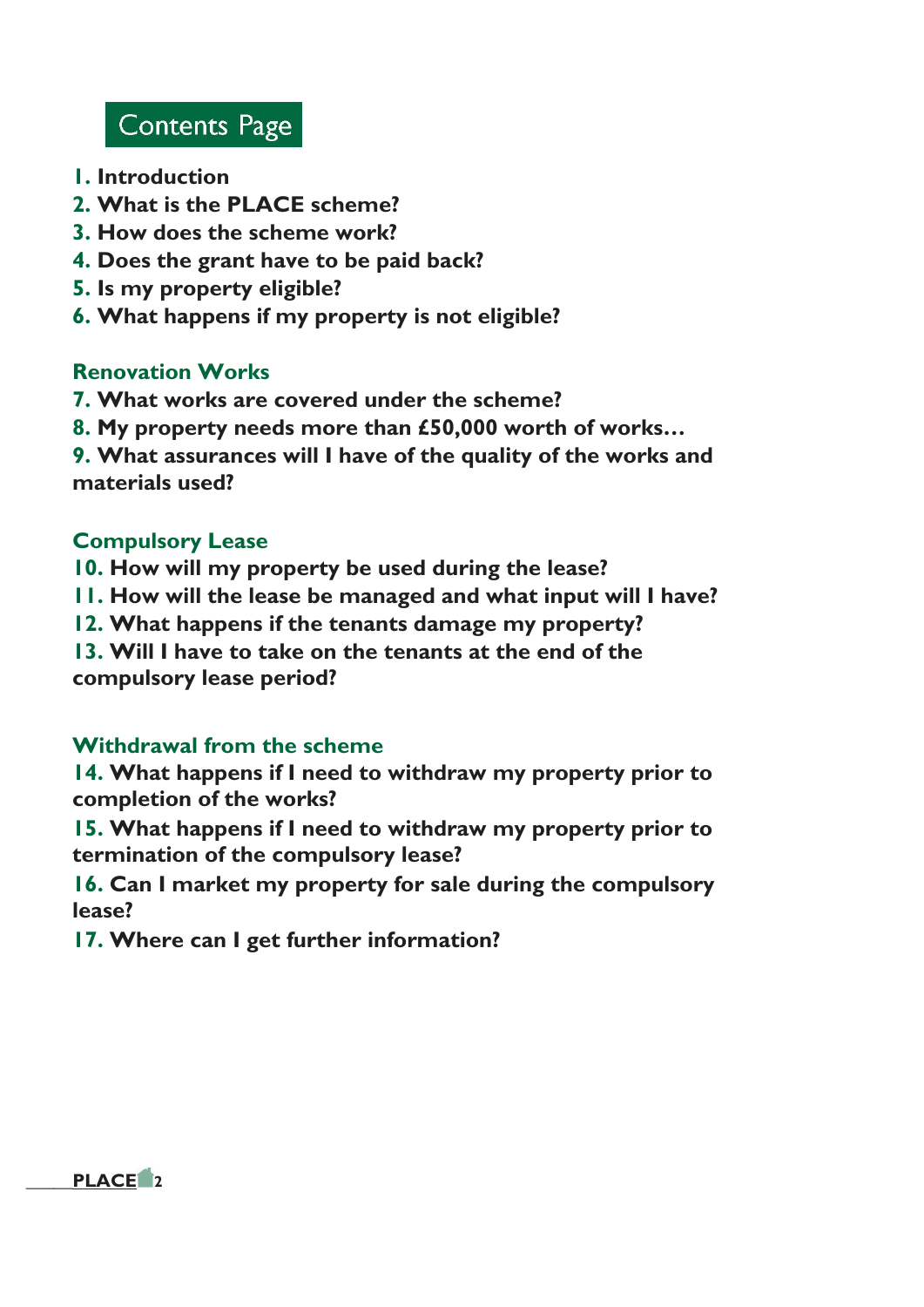# I. Introduction

**You may have inherited or acquired a property or you may be considering purchasing a property that has been empty for some time. Empty properties can be a source of extreme anxiety for owners due to financial and security concerns, and can quickly become a burden, requiring significant amounts of time and money to be returned to use. Seven local authorities across Essex and Hertfordshire have come together to develop a project that offers funding and support to owners to enable your property to be returned to use with the minimum of stress or input. If you own an empty property that requires renovation and you are unable to complete this** 



**yourself the PLACE scheme may be the solution for you;** 

#### 2. What is the PLACE Scheme?

**Chelmsford Borough Council, East Herts District Council, Epping Forest District Council, Harlow District Council, Uttlesford District Council, Watford Borough Council and Hertsmere Borough Council successfully bid for grant funding from CLG to set up a renovation and lease scheme to bring empty properties back into use.** 

**The scheme provides high-level grant funding of up to £50,000 per property for the complete renovation of empty properties. The renovation work is managed by a Government approved Registered Social Landlord (RSL) and once the work has been completed the property is signed up to a 3 year lease with the RSL to provide housing to families and individuals who have approached the Councils for assistance with their housing circumstances.**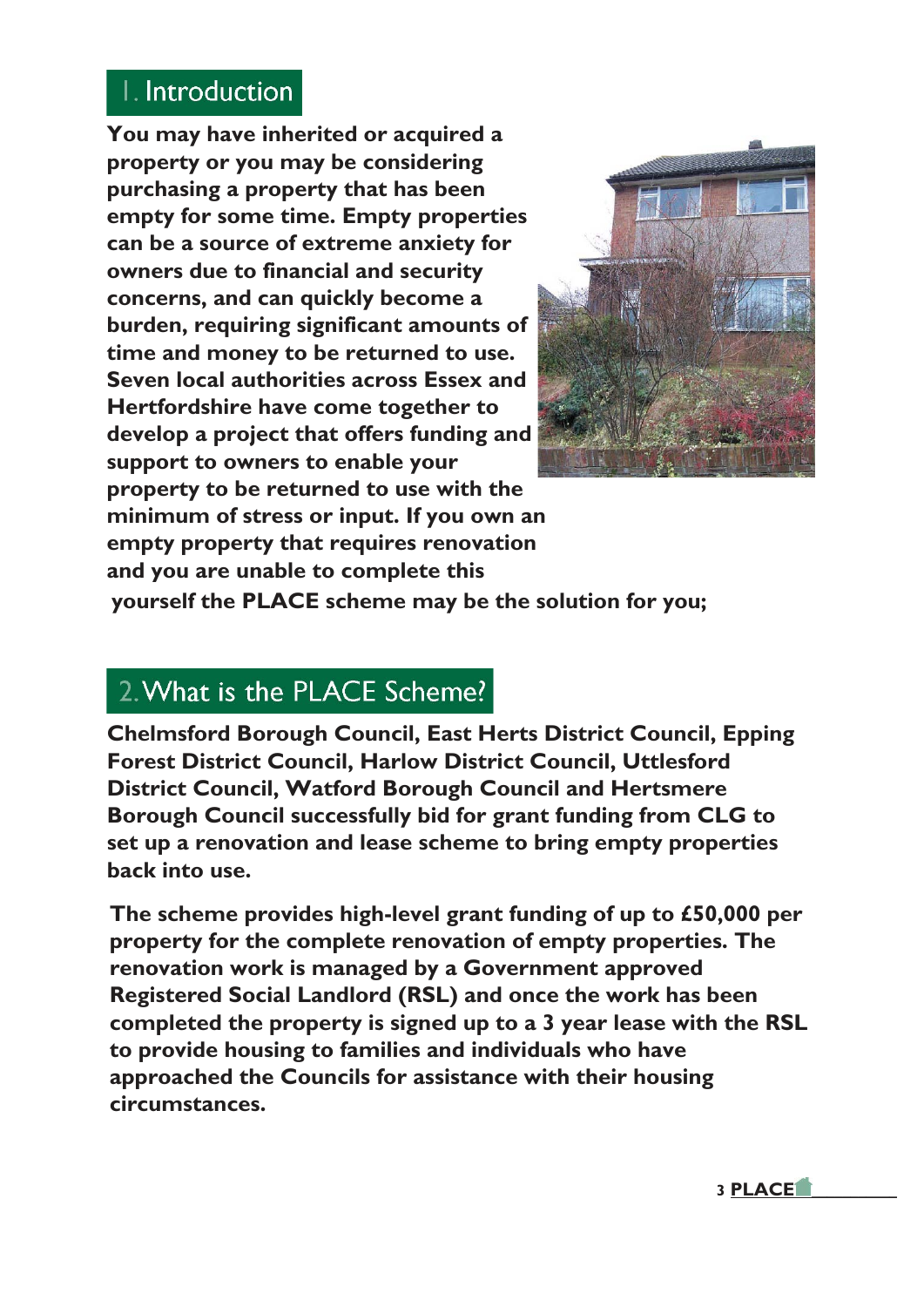**At the end of the 3 year lease the property will be returned to you vacant, fully renovated and in good decorative order (taking into account fair wear and tear) for you to use as you wish.** 

## 3. How does the scheme work?

**If you are interested in the scheme the Empty Homes Officer from the relevant local authority will contact you as follows:** 

**i. The Empty Homes Officer will arrange to meet you at your vacant property to inspect the condition and discuss whether the scheme is suitable for you. He or she will take photographs and a brief description of the property and its current condition.** 

**ii. If you are interested in progressing with the scheme the Empty Homes Officer will arrange for one of the RSL partners to undertake a detailed survey of the property and list the exact works required to bring your property up to the required Decent Homes Standard.** 

**iii. The seven local authorities and RSL partners (Consortium) that operate the scheme will meet to consider your property and evaluate it on the following criteria:** 

- **• The demand for the type, size and location**
- **• The amount of works and estimated level of grant required for full renovation.**

**iv. If your property is selected to go forward to the scheme you will be invited to view and discuss the works specification. Any changes to the work schedule will be agreed between you and the RSL, and the final schedule will then be forwarded to the Consortium for grant approval.** 

**v. We will write to you and confirm the agreed works, the grant level approved to fund these works, the estimated start and completion date for the works and commencement date for the lease.** 

**If at any time during this process your property is not considered to be suitable for the scheme you will be notified with a full explanation of the reasons and you will be invited to reapply or appeal the decision if appropriate.** 

**\_\_\_\_\_\_\_\_\_PLACE 4**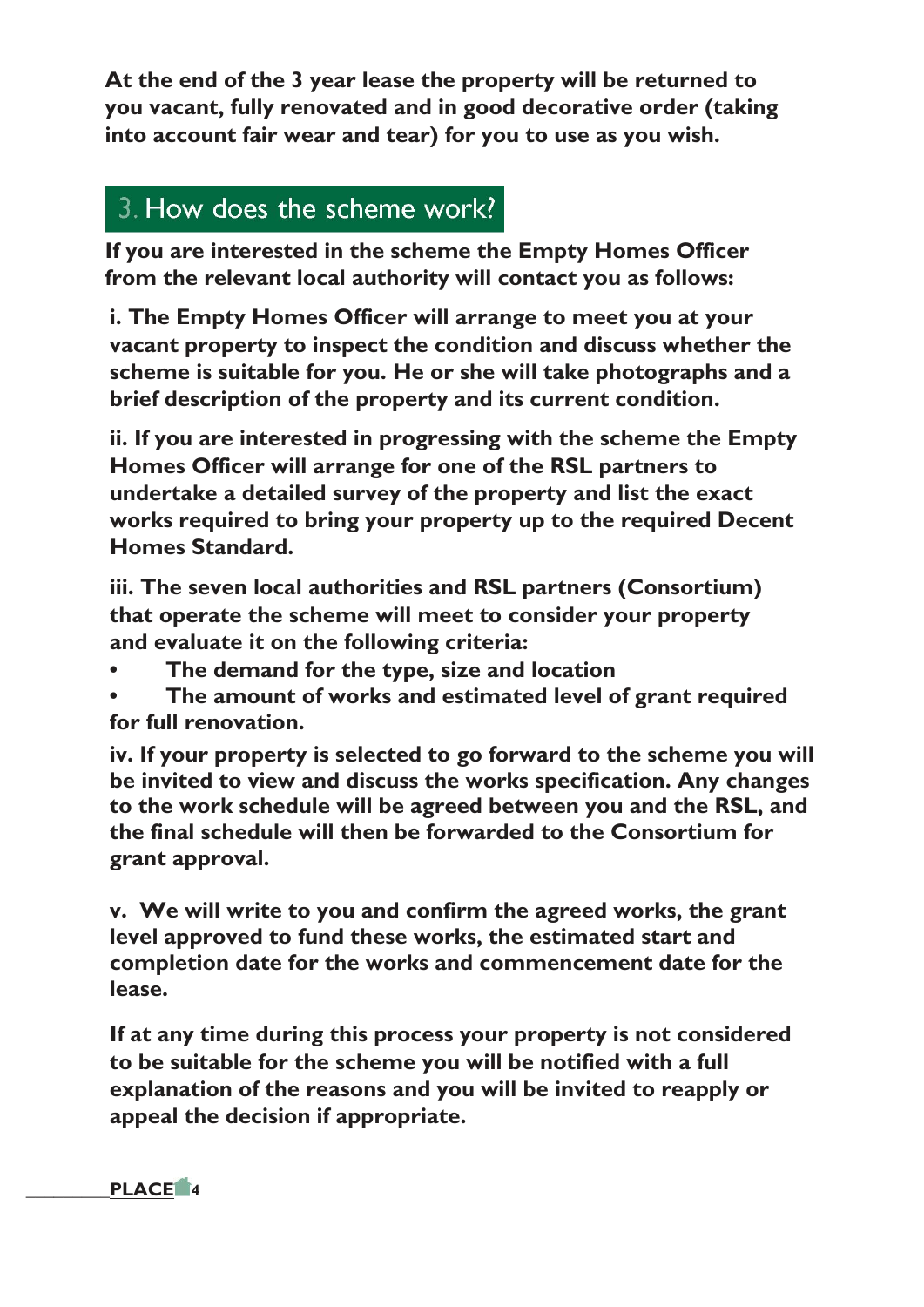## 4. Does the grant have to be paid back?

**No, as long as the conditions of the lease are met. Please see sections 14, 15 & 16 for further details. However, a land charge for the total grant spend will be raised against the property on completion of the works.** 

## 5. Is my property eligible

**The scheme is for properties that have been empty for more than 6 months and that require renovation or improvement to be returned to use. Your Empty Homes Officer will inform you at their first visit whether or not your property is likely to be eligible, however, if you are uncertain whether your property meets this criteria please contact your Empty Homes Officer to discuss the scheme further or identify other options that may be available to you.** 

## 6. What happens if my property is not eligible?

**If your property is not eligible for the PLACE scheme your Empty Homes Officer may still be able to offer you advice and assistance through other initiatives such as lower level grant provision, assistance identifying potential purchasers for your property in its current condition or assistance identifying private finance to fund renovation. If you would like to speak to your Empty Homes Officer please call the relevant number given at the end of this leaflet.** 



## 7. What works are covered under the scheme?

**The grant funding is for capital works required to bring your property up to the Government set Decent Homes Standard. The Decent Homes Standard states that a property should meet the current minimum standard for housing; be in a reasonable state of repair; have reasonable**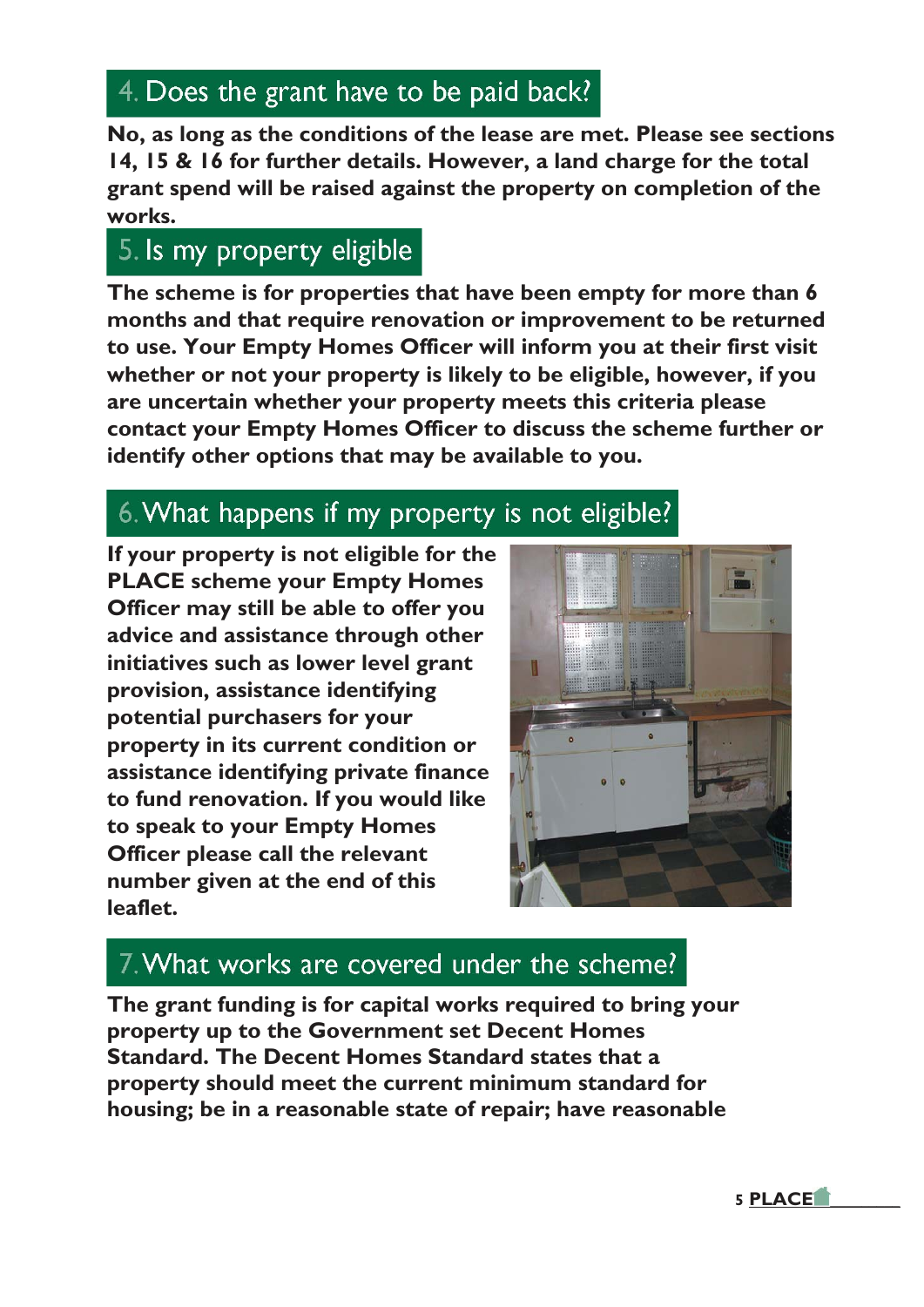**modern facilities and services; and provide a reasonable degree of thermal comfort. The grant will not cover major structural repair. The level of grant funding has been capped at £50,000 per property which has been estimated to cover the major repair costs, garden clearance and decoration associated with the majority of properties.** 

# 8. My property needs more than £30,000 worth of works...

**If you are interested in the scheme the property will be assessed by the Empty Homes Officer and then, if he or she feels it appropriate, the property will be surveyed. If the works schedule identifies that the property does require works valued over £50,000 the property will still be considered by the consortium considering the estimated level of expenditure against the resulting type, size and location of accommodation. If the property is in high demand the consortium may, at their discretion, approve properties that require a higher grant level.** 

## 9. What assurances will I have of the quality of the works and materials used?

**All works will be managed by the RSL partners of the consortium, using their approved contractors and local sub-contractors. RSLs are regulated by the Government and are required to work to the Government approved Housing Corporation Building Standards.** 



**Both RSLs are highly experienced in development and renovation work and use only regulated materials and work practices. All works will be to the necessary building regulations standard and all materials used will meet relevant standards as set by the Building Act 1984 and the Decent Homes Standard.** 

**\_\_\_\_\_\_\_\_\_PLACE 6**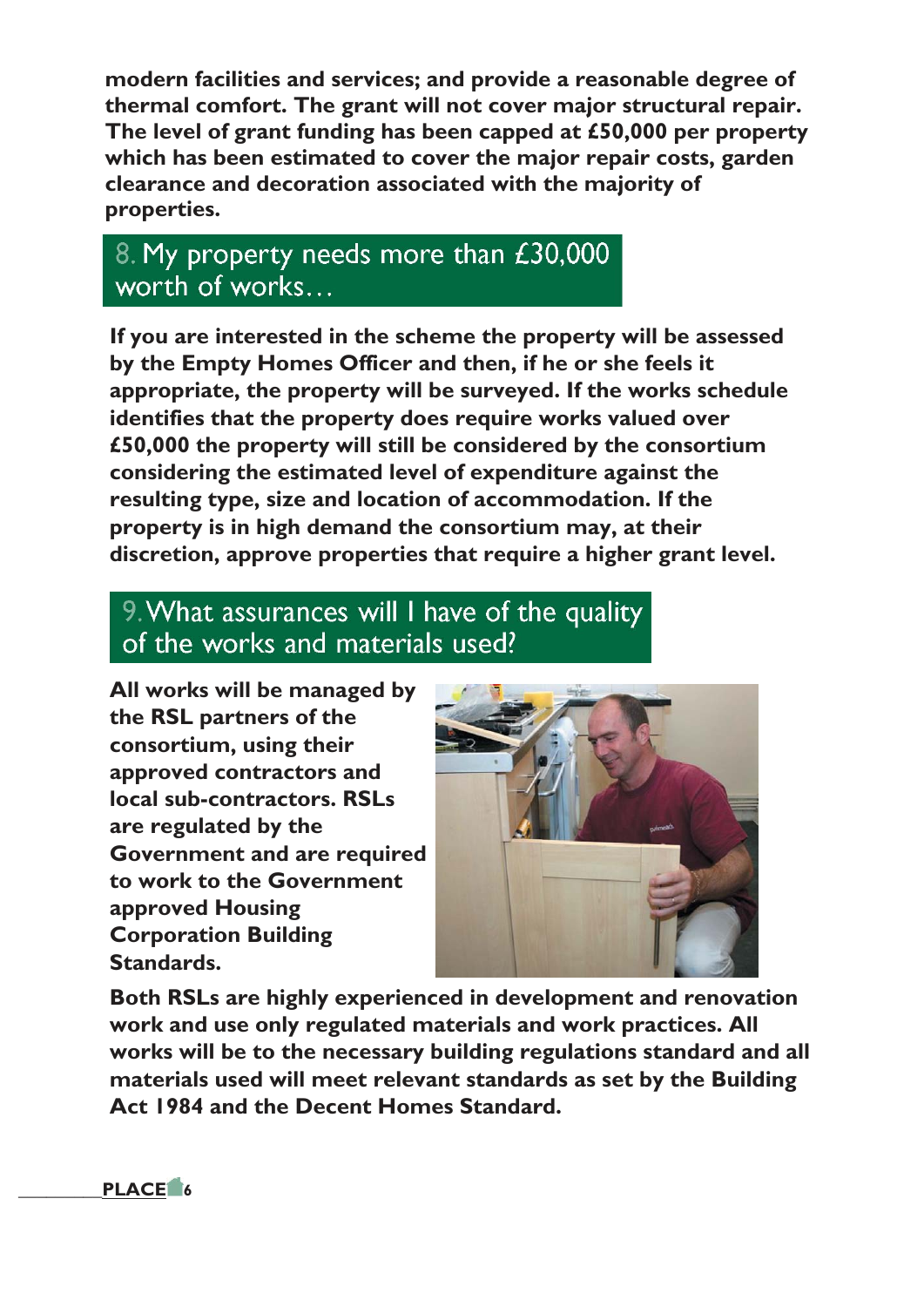**The schedule of works will detail the materials to be used, and you will be given the opportunity to discuss this with the RSL. The materials used will be of the quality required for the Decent Homes Standard. You will be given the opportunity to request materials of a higher specification. However, grant funding is only available up to the Decent Homes Standard, so you will be required to finance any works or materials over and above this standard.** 

# 10. How will my property be used during the lease?

**Your property will be used to provide affordable rented housing for families or individuals who have approached the Council for assistance with their housing circumstances. The partner local authorities have a nomination agreement with the partner RSLs to nominate suitable households to your property. The successful household will be signed up to a 6 month assured shorthold tenancy. The RSL will offer support and assistance to the tenants for the** 

**duration of the tenancy. On expiry of the 6 month assured shorthold tenancy, if the household is happy to remain at the property the tenancy will continue as periodic, where the tenant is required to give one months notice before leaving the property. The RSL is required to give two months notice to vacate the property.** 



**If the household does not wish to remain at the property, or if the tenancy agreement has been breeched and the household given notice to leave, the RSL will notify the relevant local authority, which will nominate a further household, who will be signed up to a new 6 month assured shorthold tenancy. This will continue for the duration of the compulsory lease period.**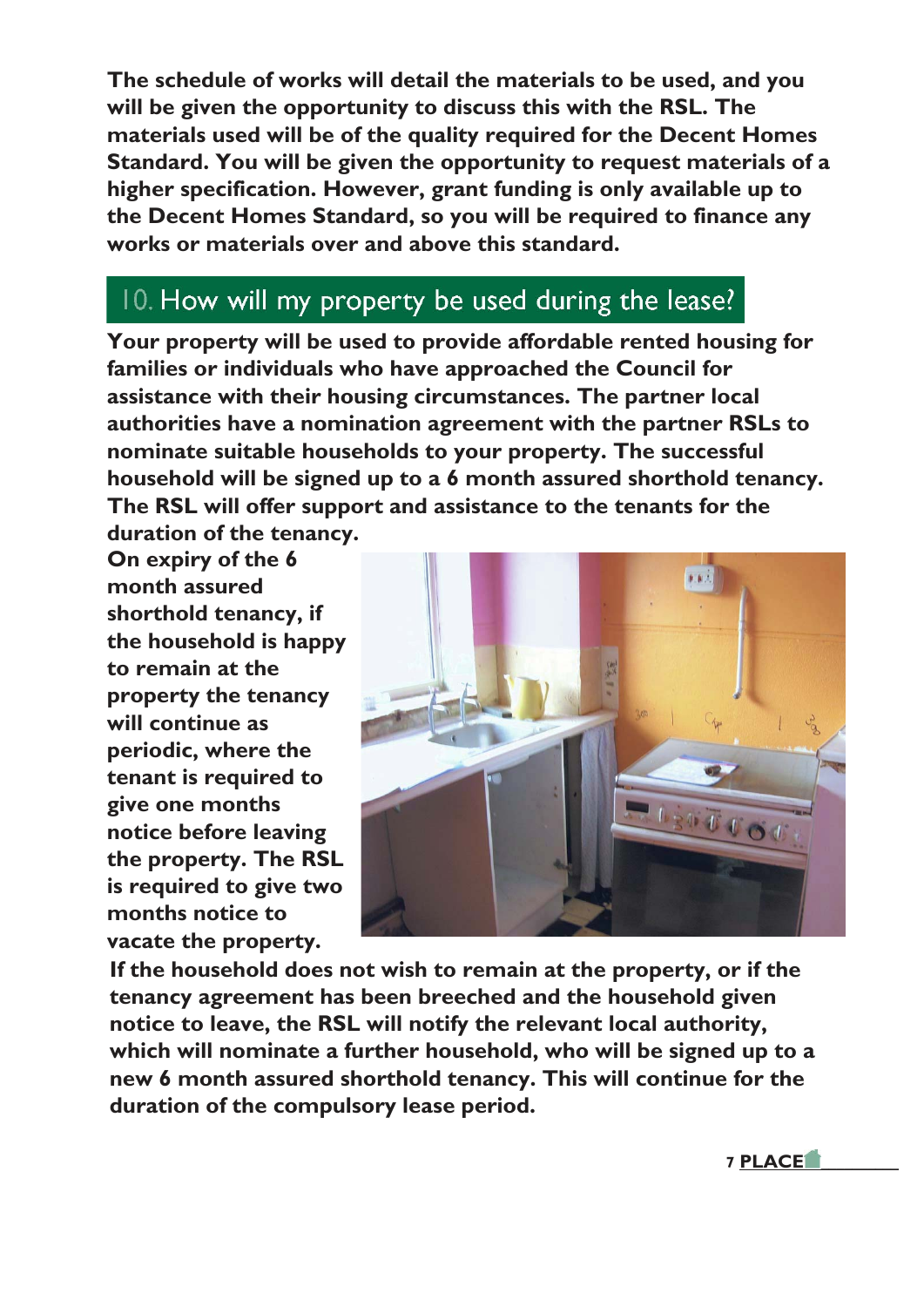## 11. How will the lease be managed and what input will I have?

**The 3 year lease period will begin on completion of the works. On sign up to the scheme you will sign the licence to enter to carry out works and the lease agreement, to run concurrently. During the lease, the RSL is responsible for full management of the tenancy and all maintenance to the property.** 

**Ownership of the property will not transfer to the RSL, but they will be responsible for all aspects of the tenancy, however, you will still be responsible for any mortgages or buildings insurance on the property. The tenants will be responsible for the council tax, utility bills at the property and contents insurance. The property will be leased unfurnished but with basic white goods as provided by the RSL.** 

**Dedicated tenant support teams will regularly visit tenants and inspect the premises as under standard lease agreements with letting agents. The RSL will collect and retain 100% of the rent for the duration of the lease, which will be used to finance the property management and any maintenance, so no additional funding from you is required. The rent will be set at affordable levels to ensure the property is accessible to low income households in the most need. As part of the agreement you will be notified of the rent to be charged for the property but you will not be entitled to claim that rent for the duration of the compulsory lease.** 

## 12. What happens if the tenants damage my property?

**The RSL will make regular visits to your property and will manage the property and carry out essential maintenance as part of their role as managing agent. In cases of wilful damage by the tenant, the RSL will take appropriate action to ensure the necessary repairs are carried out. Responsibility for all tenant issues lies with the RSL. At the end of the lease period your property will be returned to you in its condition prior to lease, taking into account fair wear and tear.**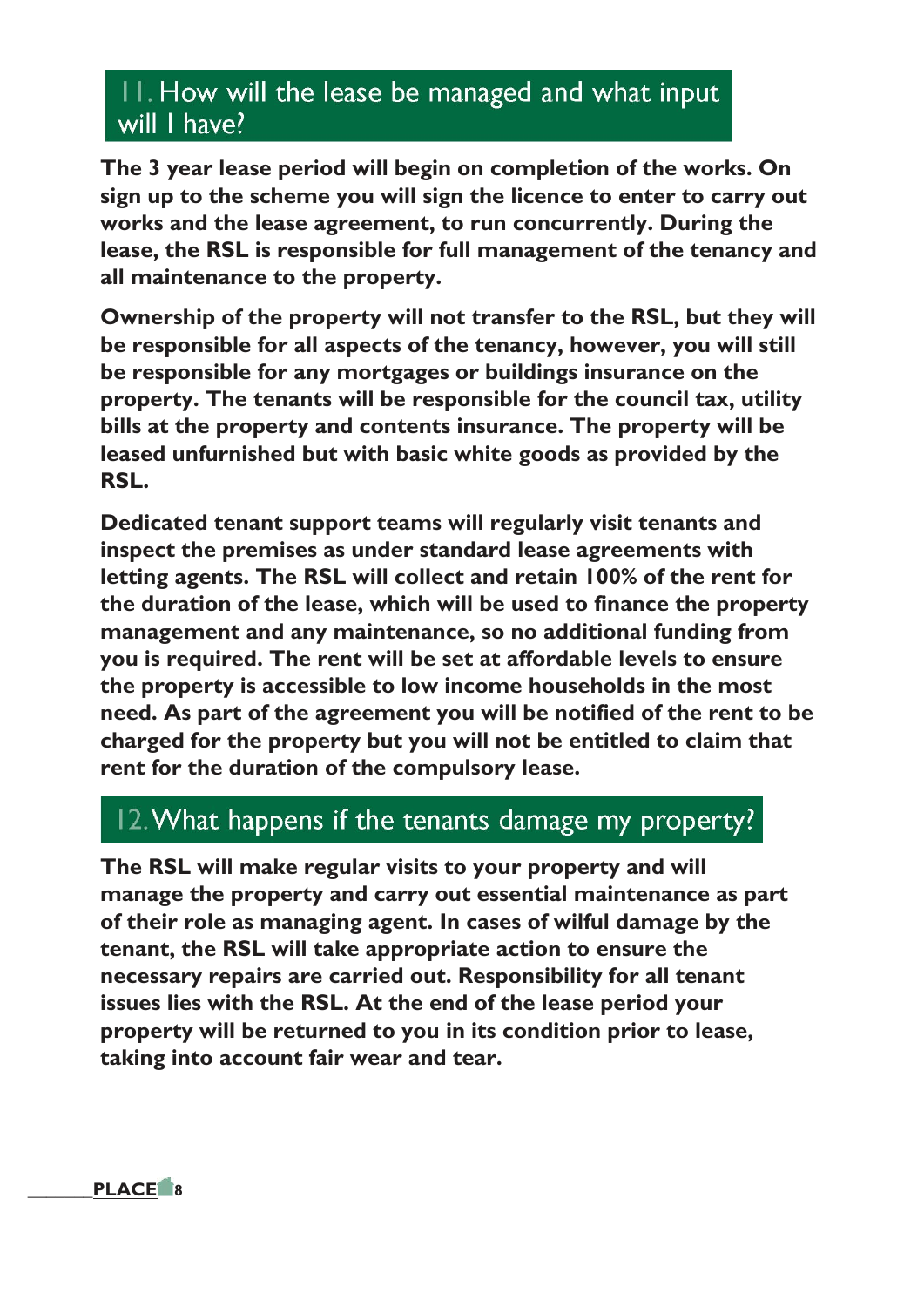## 13. Will I have to take on the tenants at the end of the compulsory lease period?

**No. Six months before the end of the compulsory lease the tenants will be given notice that on expiry of the current 6 month assured shorthold tenancy they will be required to leave the property. However, the RSL will write to you at this time and give you the option of continuing the lease on a contractual basis with them as managing agent under a standard property management agreement where you receive the rental income from the property and pay a management fee to the RSL.** 

**You are under no obligation to continue the lease on a contractual basis, however, you may feel that this is an ideal opportunity to start letting your property privately. Alternatively, your Empty Homes Officer will be happy to advise you on alternative options available to you and support you in the continued use of your property.** 

## 14. What happens if I need to withdraw my property before completion of the works?

**You will need to notify the consortium as soon as possible that you intend to withdraw the property and your reasons for doing so, along with any evidence as necessary. The notice period required for withdrawing your property will be specified in the lease agreement with the RSL.** 

**Once the consortium has received and accepted your notification works on the property will be halted in progress at the time notice is received. New works will not be started. Subsequent works stages will not begin once notice has been received. Responsibility for the property will revert to you immediately once notice is received. The RSL will make the property secure, but will not be responsible for any damage to the property as a result of works remaining unfinished.** 

**A land charge will be raised against your property for the full grant spend to the time of receipt of notice and 100% clawback of this amount will come into operation. Your Empty Homes Officer will contact you to discuss pay back of this charge.**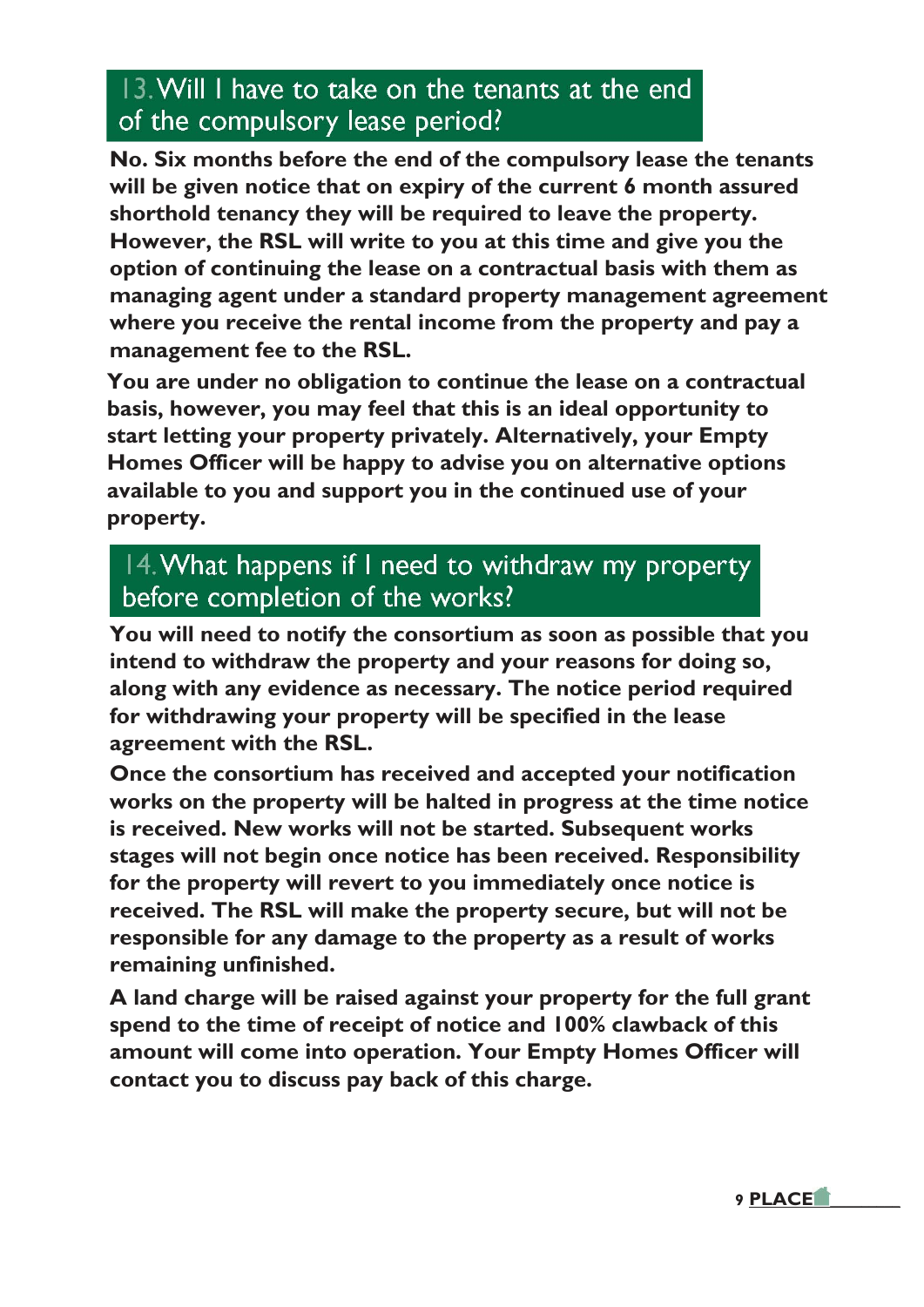## 15. What happens if I need to withdraw my property before termination of the compulsory lease?

**The purpose of the lease is to balance the grant spend on the property. If you decide to withdraw your property from the scheme before the end of the compulsory lease the consortium may take the decision to institute clawback of up to 100% of the grant amount. In reaching its decision regarding clawback the consortium will consider the level of grant spend, how long the property has been leased to the RSL and your reasons for withdrawing from the scheme.** 

#### 16. Can I market my property for sale during the compulsory lease?

**The property remains in your ownership for the duration of the scheme so you are entitled to re-mortgage or sell your property at any time. However, you will need to notify the RSL to enable them to make arrangements with the agent for viewings. In the event that the property is sold and expected to complete prior to the end of the compulsory lease and the new owner is not willing to continue with the remainder of the lease period you will be responsible for notifying the consortium as per the terms of the lease agreement.** 

# 17. Where can I get further information?

**If you have any further questions, to find out more about this scheme, or other options for returning your property to use please contact the relevant Empty Homes Officer using the details overleaf.**